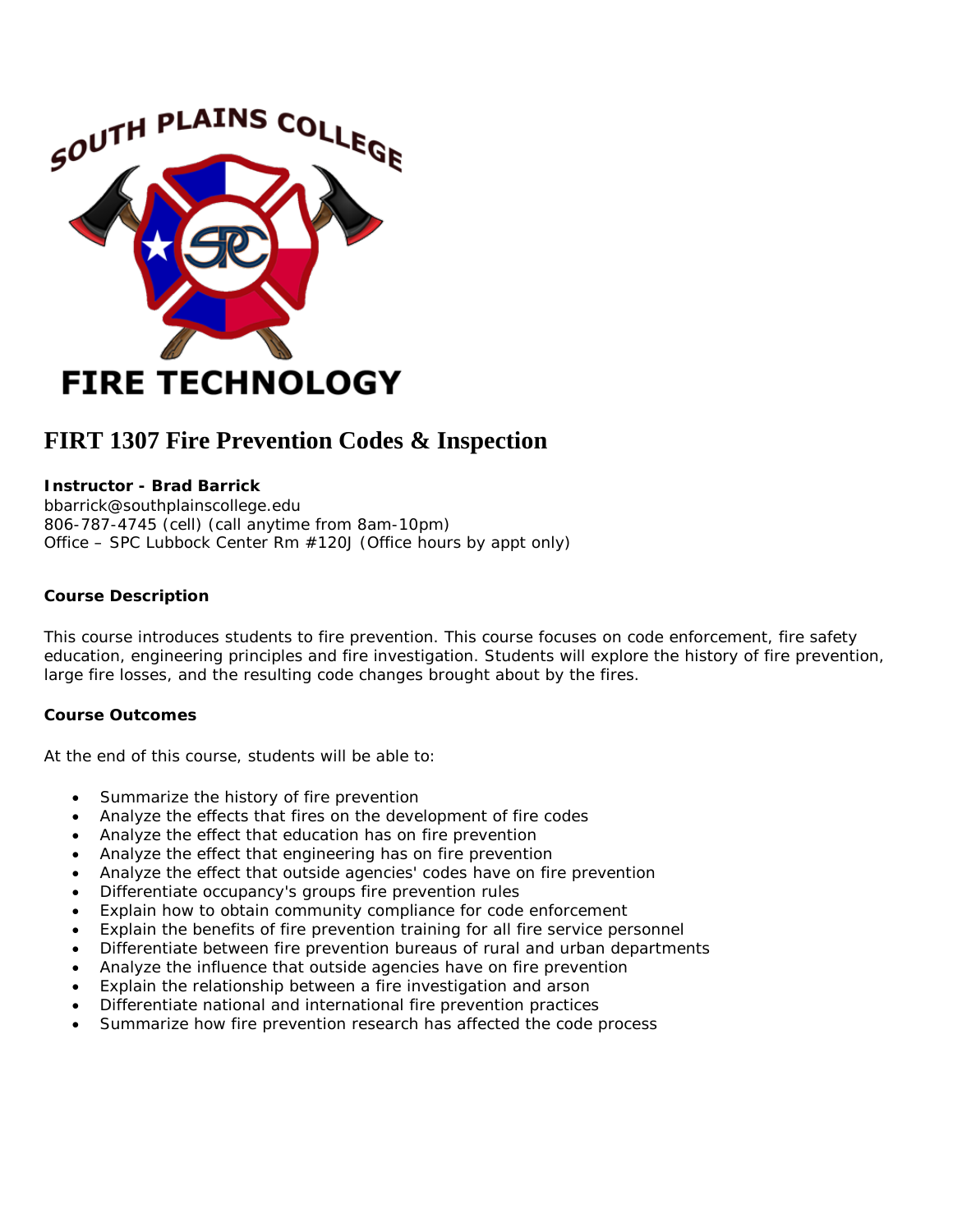

**Edition:** 8

**Title:** *Introduction to Fire Prevention* **Author:** Love & Robertson **ISBN:** 9780133843279

## **Lesson Checklists**

Every lesson has a prescribed checklist of assignments required to successfully complete the lesson. Follow this checklist to complete each lesson.

#### **Course Components**

The *Fire Prevention* course is made up of the numerous graded and ungraded activities listed here.

#### **Graded Assessments**

- Discussion Forums
- **Assignments**
- Quizzes

## **Ungraded Activities**

- Online Practice (in the lesson presentations)
- Reading Assignments

#### **Grades**

The following table shows the graded assessment types contained within this course and the assigned weighting used to determine the final course grade.

| <b>Graded Assessment Types</b> | Weights (%) |
|--------------------------------|-------------|
| Discussions                    | 20%         |
| <b>Quizzes</b>                 | 30%         |
| Assignments                    | 50%         |
| Total:                         | 100%        |

# Letter grades for the course will be based on the following grading scale.

| Letter Grade | Percentage   | <b>Grade Point</b> |
|--------------|--------------|--------------------|
|              | $90 - 100\%$ | 4.0                |
|              | $80 - 89%$   | 3.0                |
|              | 70 - 79%     | 2.0                |
|              | $60 - 69\%$  | 1.0                |
|              | $<60\%$      | ი ი                |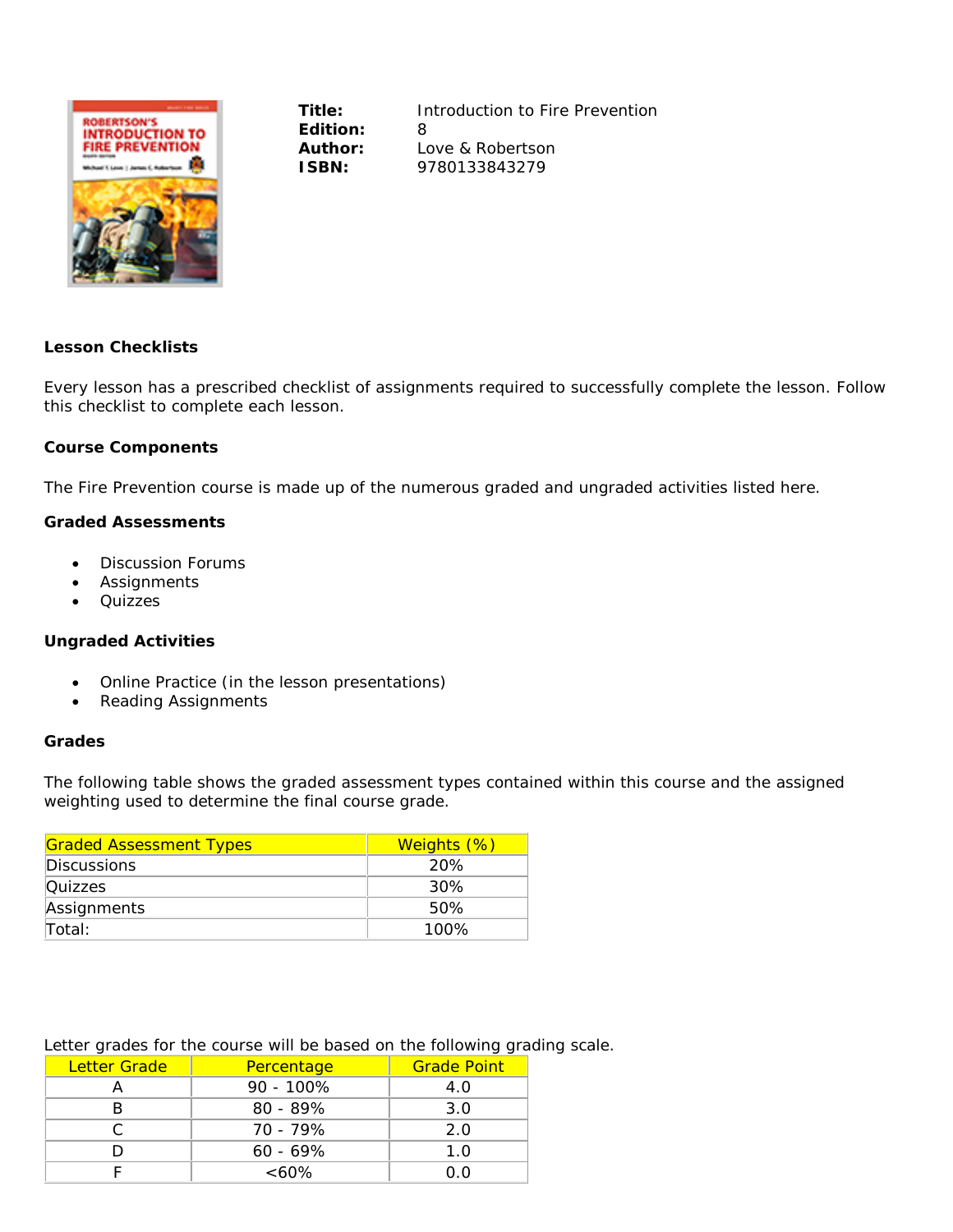# **Course Participation**

Unlike a traditional classroom-based course, you do not need to show up to class at a specific time every day to earn your class participation grade in an asynchronous online course. Instead, you need to complete the online lesson presentations, assignments, quizzes, and discussions by the due dates specified by your instructor. Although some of your activities will be ungraded, your instructor will keep track of whether you have completed them and will assign you a course participation grade based on your completion of these assignments.

## **Online Etiquette**

The objective in an online discussion is to be collaborative, *not* combative. Please, proofread your responses carefully before you post them to make sure that they will not be offensive to others. Use discussions to develop your skills in collaboration and teamwork. Treat the discussion areas as a creative environment where you and your classmates can ask questions, express opinions, revise opinions, and take positions just as you would in a more traditional classroom setting.

# **CAMPUS GUIDELINES**

## **AMERICANS WITH DISABILITIES ACT STATEMENT**

Students with disabilities, including but not limited to physical, psychiatric, or learning disabilities, who wish to request accommodations in this class should notify the Disability Services Office early in the semester so that the appropriate arrangements may be made. In accordance with federal law, a student requesting accommodations must provide acceptable documentation of his/her disability to the Disability Services Office. For more information, call or visit the Disability Services Office through the Guidance and Counseling Centers at Reese Center (Building 8) 716-4606, or Levelland (Student Services Building) 716- 2577.

## **DIVERSITY STATEMENT**

In this class, the teacher will establish and support an environment that values and nurtures individual and group differences and encourages engagement and interaction. Understanding and respecting multiple experiences and perspectives will serve to challenge and stimulate all of us to learn about others, about the larger world, and about ourselves. By promoting diversity and intellectual exchange, we will not only mirror society as it is, but also model society as it should and can be.

## **GENERAL SAFETY ON CAMPUS**

Campus Concealed Carry - Texas Senate Bill - 11 (Government Code 411.2031, et al.) authorizes the carrying of a concealed handgun in South Plains College buildings only by persons who have been issued and are in possession of a Texas License to Carry a Handgun. Qualified law enforcement officers or those who are otherwise authorized to carry a concealed handgun in the State of Texas are also permitted to do so. Pursuant to Penal Code (PC) 46.035 and South Plains College policy, license holders may not carry a concealed handgun in restricted locations. For a list of locations, please refer to the SPC policy at: (http://www.southplainscollege.edu/human\_resources/policy\_procedure/hhc.php)

Pursuant to PC 46.035, the open carrying of handguns is prohibited on all South Plains College campuses. Report violations to the College Police Department at 806-716-2396 or 9-1-1.

South Plains College recognizes the importance of safety on campus. The protection of persons and property is a responsibility which we all share. Personal safety begins with the individual. The following guidelines are intended to assist you in protecting yourself and to encourage practices that contribute to a safe environment for our campus community.

- Never leave your personal property unsecured or unattended.
- Look around and be aware of your surroundings when you enter and exit a building.